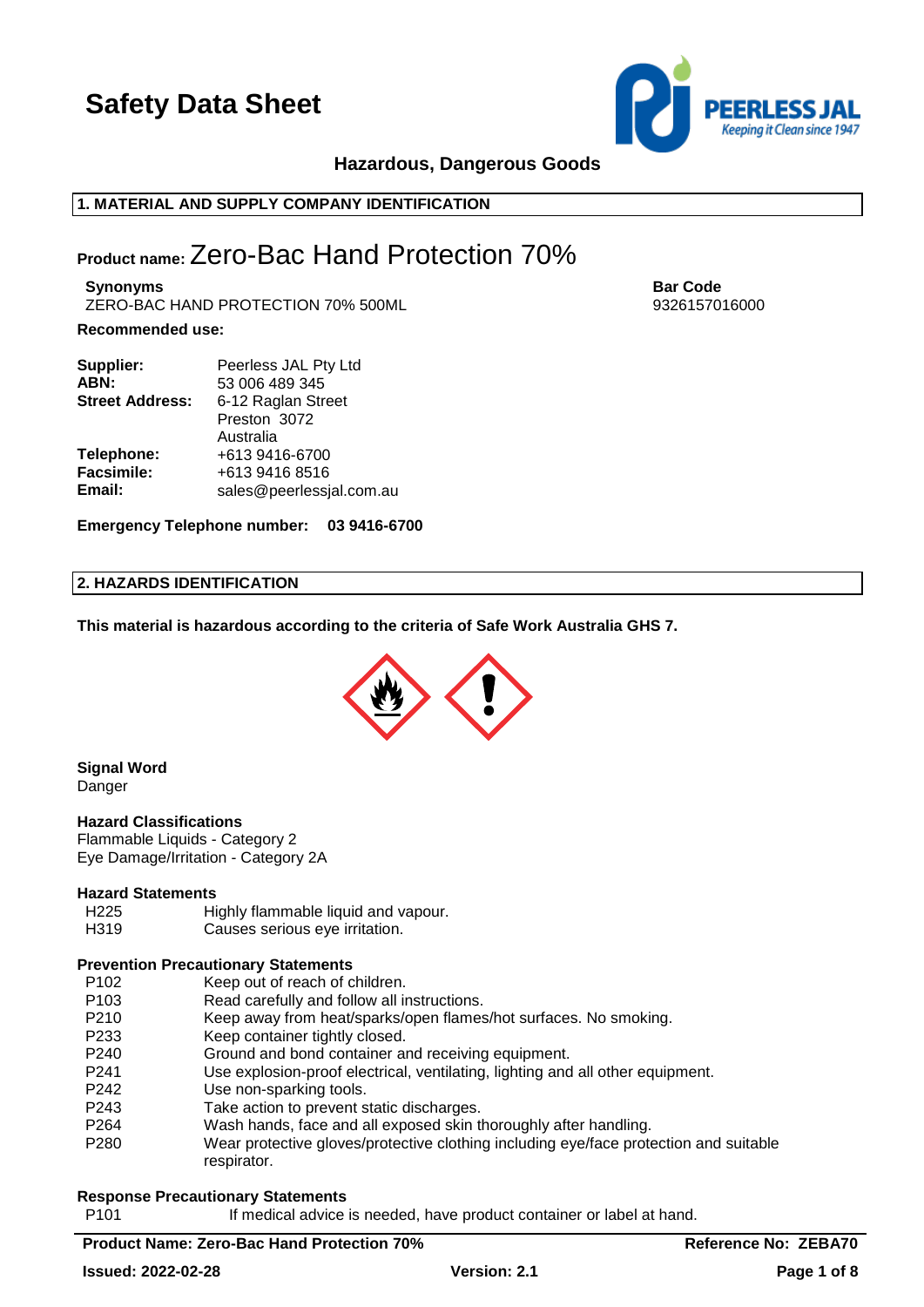

|           | P303+P361+P353 IF ON SKIN (or hair): Take off immediately all contaminated clothing. Rinse skin with          |
|-----------|---------------------------------------------------------------------------------------------------------------|
|           | water [or shower].                                                                                            |
|           | P305+P351+P338 IF IN EYES: Rinse cautiously with water for several minutes. Remove contact                    |
|           | lenses, if present and easy to do. Continue rinsing.                                                          |
| P337+P313 | If eye irritation persists: Get medical advice/attention.                                                     |
| P370+P378 | In case of fire: Use water fog or spray, alcohol resistant foam, standard foam or dry<br>agent to extinguish. |
|           |                                                                                                               |

### **Storage Precautionary Statement**

P403+P235 Store in a well-ventilated place. Keep cool.

### **Disposal Precautionary Statement**

P501 Dispose of contents/container in accordance with local, regional, national and international regulations.

### **Poison Schedule:** Not Applicable

### **DANGEROUS GOOD CLASSIFICATION**

Classified as Dangerous Goods by the criteria of the "Australian Code for the Transport of Dangerous Goods by Road & Rail" and the "New Zealand NZS5433: Transport of Dangerous Goods on Land".

### **Dangerous Goods Class:** 3

| 3. COMPOSITION INFORMATION                             |         |                        |
|--------------------------------------------------------|---------|------------------------|
| <b>CHEMICAL ENTITY</b>                                 | CAS NO  | <b>PROPORTION</b>      |
| Ethanol<br>Ingredients determined to be non-hazardous. | 64-17-5 | >60%<br><b>Balance</b> |
|                                                        |         | 100%                   |

### **4. FIRST AID MEASURES**

If poisoning occurs, contact a doctor or Poisons Information Centre (Phone Australia 131 126, New Zealand 0800 764 766).

**Inhalation:** Remove victim from exposure - avoid becoming a casualty. Remove contaminated clothing and loosen remaining clothing. Allow patient to assume most comfortable position and keep warm. Keep at rest until fully recovered. Seek medical advice if effects persist.

**Skin Contact:** If skin or hair contact occurs, remove contaminated clothing and flush skin and hair with running water. If swelling, redness, blistering or irritation occurs seek medical assistance. For gross contamination, immediately drench with water and remove clothing. Continue to flush skin and hair with plenty of water (and soap if material is insoluble). For skin burns, cover with a clean, dry dressing until medical help is available. If blistering occurs, do NOT break blisters. If swelling, redness, blistering, or irritation occurs seek medical assistance.

**Eye contact:** If in eyes, hold eyelids apart and flush the eyes continuously with running water. Continue flushing until advised to stop by the Poisons Information Centre or a Doctor; or for at least 15 minutes and transport to Doctor or Hospital.

**Ingestion:** Rinse mouth with water. If swallowed, do NOT induce vomiting. Give a glass of water to drink. Never give anything by the mouth to an unconscious patient. If vomiting occurs give further water. Seek medical advice.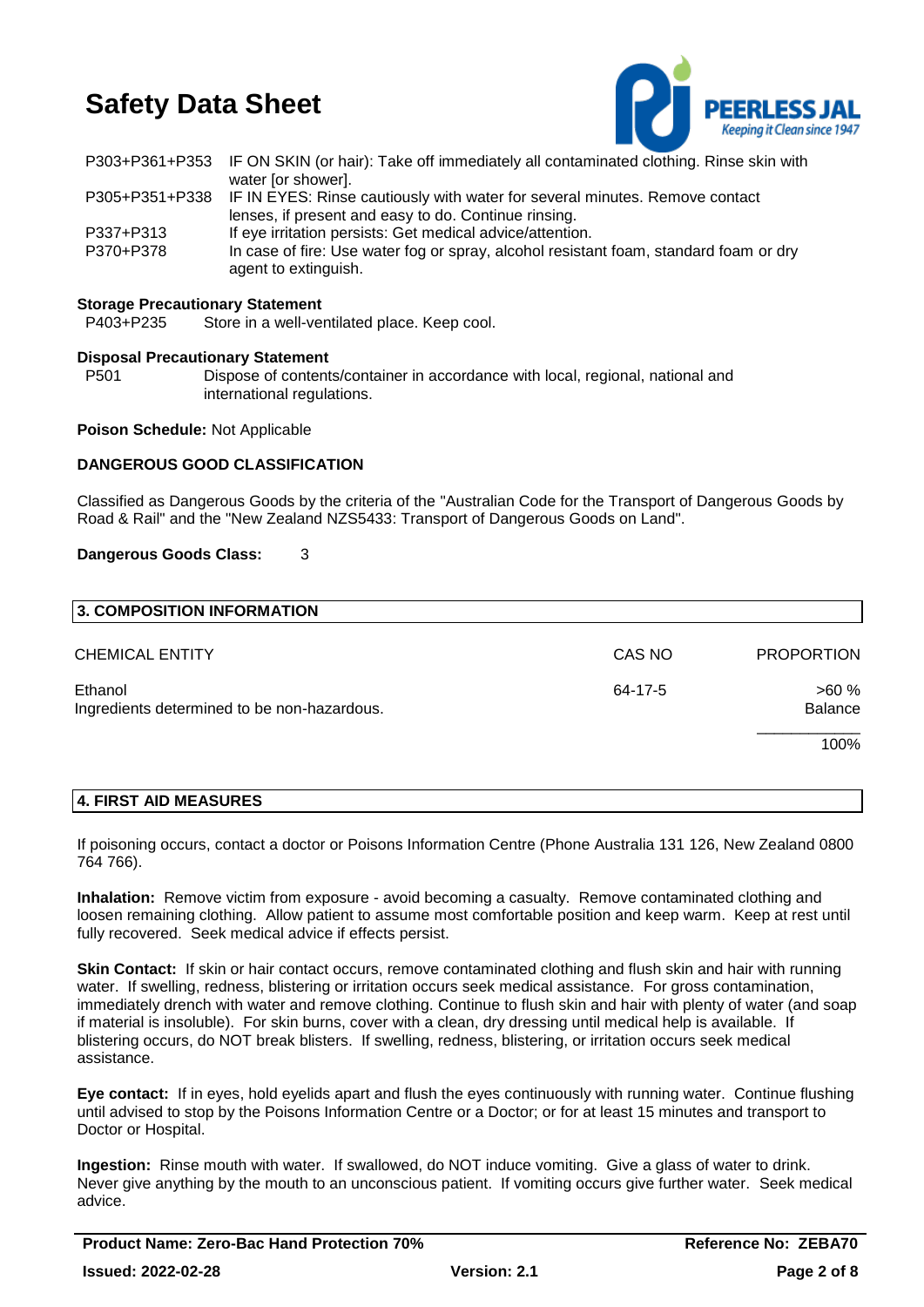

**PPE for First Aiders:** Wear safety glasses.

**Notes to physician:** Treat symptomatically.

### **5. FIRE FIGHTING MEASURES**

**Hazchem Code:** •2YE

**Suitable extinguishing media:** If material is involved in a fire use water fog (or if unavailable fine water spray), alcohol resistant foam, dry agent (carbon dioxide, dry chemical powder).

**Specific hazards:** Highly flammable liquid and vapour. May form flammable vapour mixtures with air. Flameproof equipment necessary in area where this chemical is being used. Nearby equipment must be earthed. Electrical requirements for work area should be assessed according to AS3000. Vapour may travel a considerable distance to source of ignition and flash back. Avoid all ignition sources. All potential sources of ignition (open flames, pilot lights, furnaces, spark producing switches and electrical equipment etc) must be eliminated both in and near the work area. Do NOT smoke.

**Fire fighting further advice:** Heating can cause expansion or decomposition leading to violent rupture of containers. If safe to do so, remove containers from path of fire. Keep containers cool with water spray. On burning or decomposing may emit toxic fumes. Fire fighters to wear self-contained breathing apparatus and suitable protective clothing if risk of exposure to vapour or products of combustion or decomposition.

### **6. ACCIDENTAL RELEASE MEASURES**

### **SMALL SPILLS**

Wear protective equipment to prevent skin and eye contamination. Avoid inhalation of vapours or dust. Wipe up with absorbent (clean rag or paper towels). Collect and seal in properly labelled containers or drums for disposal.

### **LARGE SPILLS**

If safe to do so, shut off all possible sources of ignition. Clear area of all unprotected personnel. Slippery when spilt. Avoid accidents, clean up immediately. Wear protective equipment to prevent skin and eye contamination and the inhalation of dust. Work up wind or increase ventilation. Cover with damp absorbent (inert material, sand or soil). Sweep or vacuum up, but avoid generating dust. Use a spark-free shovel. Collect and seal in properly labelled containers or drums for disposal. If contamination of crops, sewers or waterways has occurred advise local emergency services.

### **Dangerous Goods - Initial Emergency Response Guide No:** 14

### **7. HANDLING AND STORAGE**

**Handling:** Avoid eye contact and repeated or prolonged skin contact. Avoid inhalation of dust.

**Storage:** Store in a cool, dry, well-ventilated place and out of direct sunlight. Store away from foodstuffs. Store away from incompatible materials described in Section 10. Store away from sources of heat and/or ignition. Keep container standing upright. Keep containers closed when not in use - check regularly for spills.

This material is classified as a Class 3 Flammable Liquid as per the criteria of the "Australian Code for the Transport of Dangerous Goods by Road & Rail" and/or the "New Zealand NZS5433: Transport of Dangerous Goods on Land" and must be stored in accordance with the relevant regulations.

### **8. EXPOSURE CONTROLS / PERSONAL PROTECTION**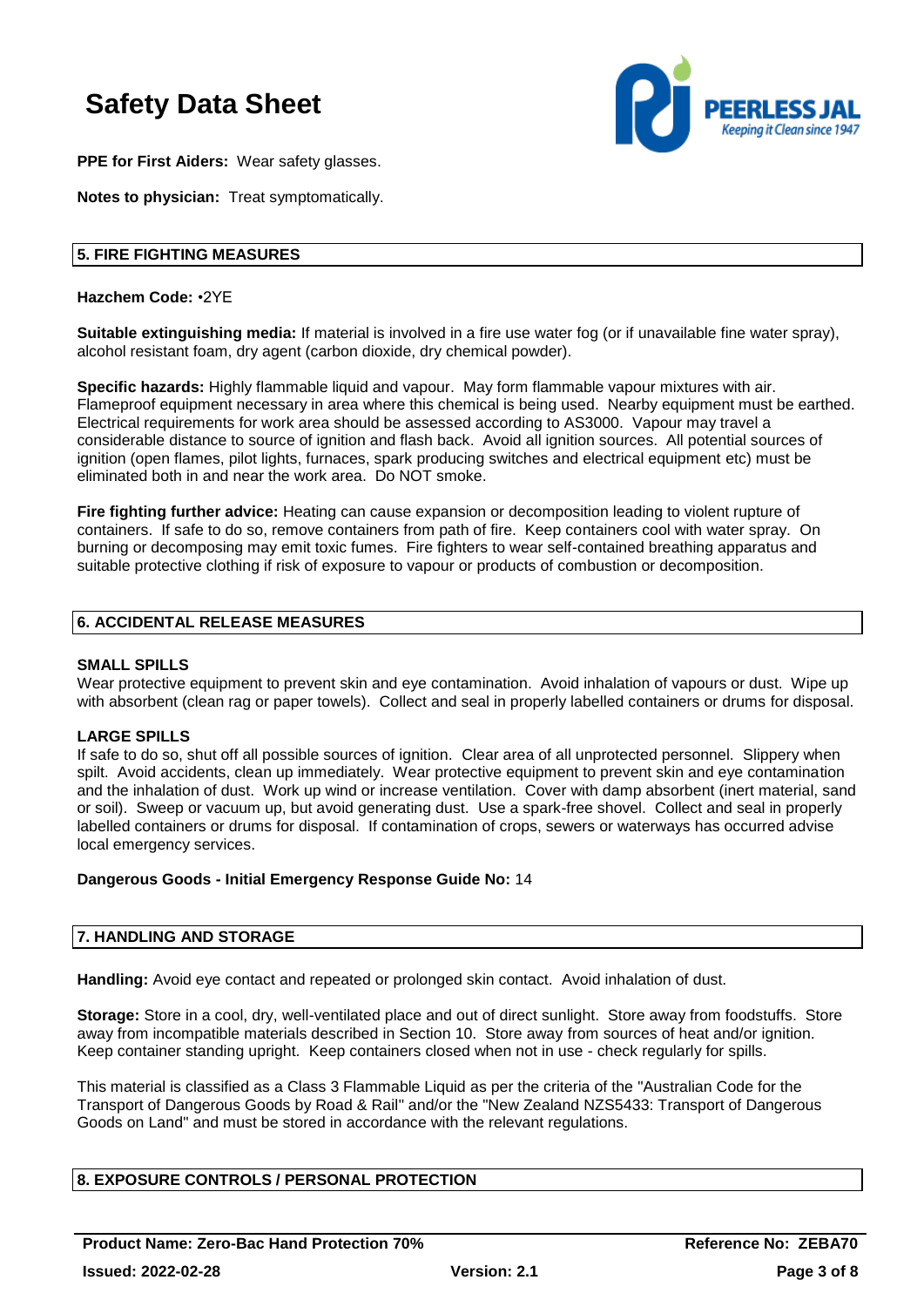

### **National occupational exposure limits:**

|               | TWA  |       | <b>STEL</b> |        | <b>NOTICES</b> |
|---------------|------|-------|-------------|--------|----------------|
|               | ppm  | mq/m3 | ppm         | mg/m3  |                |
| Ethyl alcohol | 1000 | 1880  | $\sim$      | $\sim$ | $\sim$         |

As published by Safe Work Australia.

TWA - The time-weighted average airborne concentration over an eight-hour working day, for a five-day working week over an entire working life.

STEL (Short Term Exposure Limit) - the average airborne concentration over a 15 minute period which should not be exceeded at any time during a normal eight-hour workday.

These Exposure Standards are guides to be used in the control of occupational health hazards. All atmospheric contamination should be kept to as low a level as is workable. These exposure standards should not be used as fine dividing lines between safe and dangerous concentrations of chemicals. They are not a measure of relative toxicity.

If the directions for use on the product label are followed, exposure of individuals using the product should not exceed the above standard. The standard was created for workers who are routinely, potentially exposed during product manufacture.

**Biological Limit Values:** As per the "National Model Regulations for the Control of Workplace Hazardous Substances (Safe Work Australia)" the ingredients in this material do not have a Biological Limit Allocated.

**Engineering Measures:** Ensure ventilation is adequate to maintain air concentrations below Exposure Standards. Use only in well ventilated areas. Avoid generating and inhaling dusts. Use with local exhaust ventilation or while wearing dust mask. Vapour heavier than air - prevent concentration in hollows or sumps. Do NOT enter confined spaces where vapour may have collected.

### **Personal Protection Equipment:** SAFETY GLASSES.

Personal protective equipment (PPE) must be suitable for the nature of the work and any hazard associated with the work as identified by the risk assessment conducted.

Wear safety glasses.

**Hygiene measures:** Keep away from food, drink and animal feeding stuffs. When using do not eat, drink or smoke. Wash hands prior to eating, drinking or smoking. Avoid contact with clothing. Avoid eye contact and repeated or prolonged skin contact. Avoid inhalation of dust. Ensure that eyewash stations and safety showers are close to the workstation location.

### **9. PHYSICAL AND CHEMICAL PROPERTIES**

| Form:   | Gel            |
|---------|----------------|
| Colour: | Clear          |
| Odour:  | Characteristic |

**Specific Gravity:** 0.89 ± 0.05 **Relative Vapour Density (air=1):** >1 **Vapour Pressure:** 5.9 kPa (Ethanol) **Flash Point (°C):** 21 **Flammability Limits (%):** 3.3 - 19 (Ethanol) **Autoignition Temperature (°C):** 363 (Ethanol) **Melting Point/Range (°C):** N Av

**Solubility:** Partially soluble in water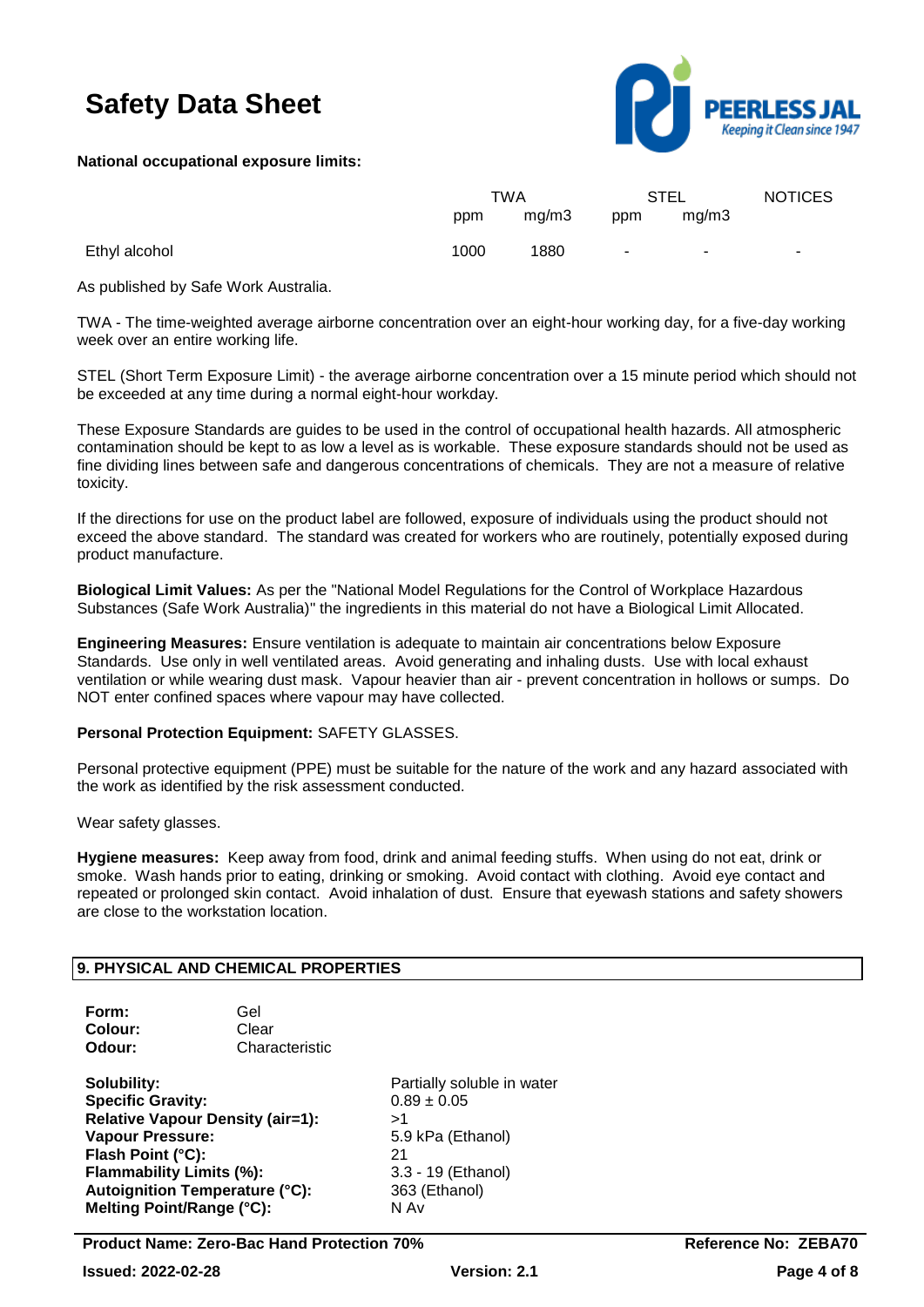

**Boiling Point/Range (°C):** 78 (Ethanol) **pH:** 6.0 - 7.0 **Viscosity:** N Av **Total VOC (g/Litre):** N Av

(Typical values only - consult specification sheet)  $N Av = Not available, N App = Not applicable$ 

### **10. STABILITY AND REACTIVITY**

**Chemical stability:** This material is thermally stable when stored and used as directed.

**Conditions to avoid:** Elevated temperatures and sources of ignition.

**Incompatible materials:** Oxidising agents.

**Hazardous decomposition products:** Oxides of carbon and nitrogen, smoke and other toxic fumes.

**Hazardous reactions:** No known hazardous reactions.

### **11. TOXICOLOGICAL INFORMATION**

No adverse health effects expected if the product is handled in accordance with this Safety Data Sheet and the product label. Symptoms or effects that may arise if the product is mishandled and overexposure occurs are:

### **Acute Effects**

**Inhalation:** Material may be an irritant to mucous membranes and respiratory tract.

**Skin contact:** Contact with skin may result in irritation.

**Ingestion:** Swallowing can result in nausea, vomiting and irritation of the gastrointestinal tract.

**Eye contact:** An eye irritant. Exposure to the dust may cause discomfort due to particulate nature. May cause physical irritation to the eyes.

### **Acute toxicity**

**Inhalation:** This material has been classified as not hazardous for acute inhalation exposure. Acute toxicity estimate (based on ingredients):  $LC_{50} > 5.0$  mg/L for dust.

**Skin contact:** This material has been classified as not hazardous for acute dermal exposure. Acute toxicity estimate (based on ingredients):  $LD_{50} > 2,000$  mg/Kg bw

**Ingestion:** This material has been classified as not hazardous for acute ingestion exposure. Acute toxicity estimate (based on ingredients):  $LD_{50} > 2,000$  mg/Kg bw

**Corrosion/Irritancy:** Eye: this material has been classified as a Category 2A Hazard (reversible effects to eyes). Skin: this material has been classified as not corrosive or irritating to skin.

**Sensitisation:** Inhalation: this material has been classified as not a respiratory sensitiser. Skin: this material has been classified as not a skin sensitiser.

**Aspiration hazard:** This material has been classified as not an aspiration hazard.

**Specific target organ toxicity (single exposure):** This material has been classified as not a specific hazard to target organs by a single exposure.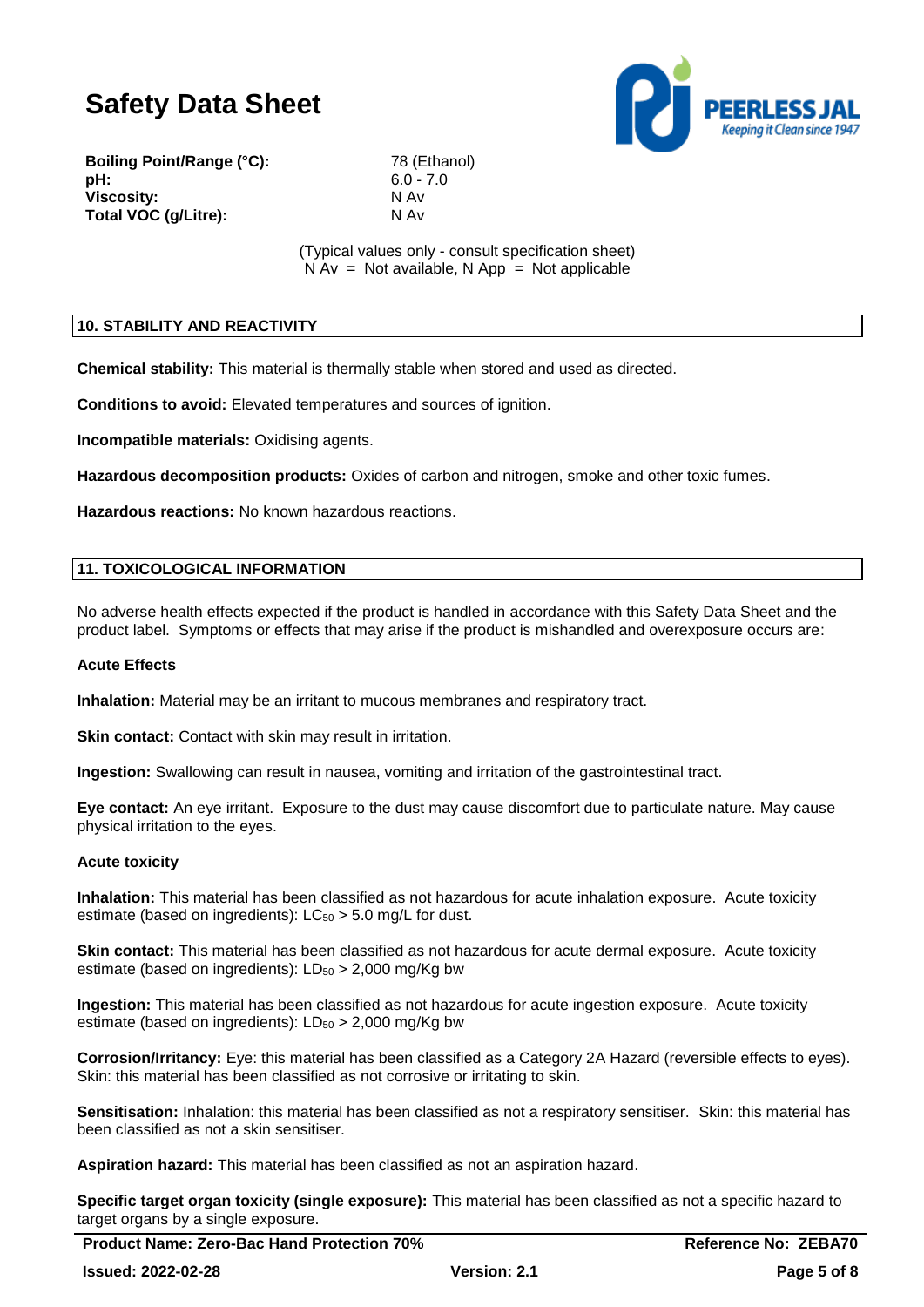

### **Chronic Toxicity**

**Mutagenicity:** This material has been classified as not a mutagen.

**Carcinogenicity:** This material has been classified as not a carcinogen.

**Reproductive toxicity (including via lactation):** This material has been classified as not a reproductive toxicant.

**Specific target organ toxicity (repeat exposure):** This material has been classified as not a specific hazard to target organs by repeat exposure.

### **12. ECOLOGICAL INFORMATION**

Avoid contaminating waterways.

**Acute aquatic hazard:** This material has been classified as not hazardous for acute aquatic exposure. Acute toxicity estimate (based on ingredients): > 100 mg/L

**Long-term aquatic hazard:** This material has been classified as not hazardous for chronic aquatic exposure. Non-rapidly or rapidly degradable substance for which there are adequate chronic toxicity data available OR in the absence of chronic toxicity data, Acute toxicity estimate (based on ingredients): >100 mg/L, where the substance is not rapidly degradable and/or BCF  $\lt$  500 and/or log  $K_{ow} \lt$  4.

**Ecotoxicity:** No information available.

**Persistence and degradability:** No information available.

**Bioaccumulative potential:** No information available.

**Mobility:** No information available.

### **13. DISPOSAL CONSIDERATIONS**

Persons conducting disposal, recycling or reclamation activities should ensure that appropriate personal protection equipment is used, see "Section 8. Exposure Controls and Personal Protection" of this SDS.

If possible material and its container should be recycled. If material or container cannot be recycled, dispose in accordance with local, regional, national and international Regulations.

### **14. TRANSPORT INFORMATION**

### **ROAD AND RAIL TRANSPORT**

Classified as Dangerous Goods by the criteria of the "Australian Code for the Transport of Dangerous Goods by Road & Rail" and the "New Zealand NZS5433: Transport of Dangerous Goods on Land".



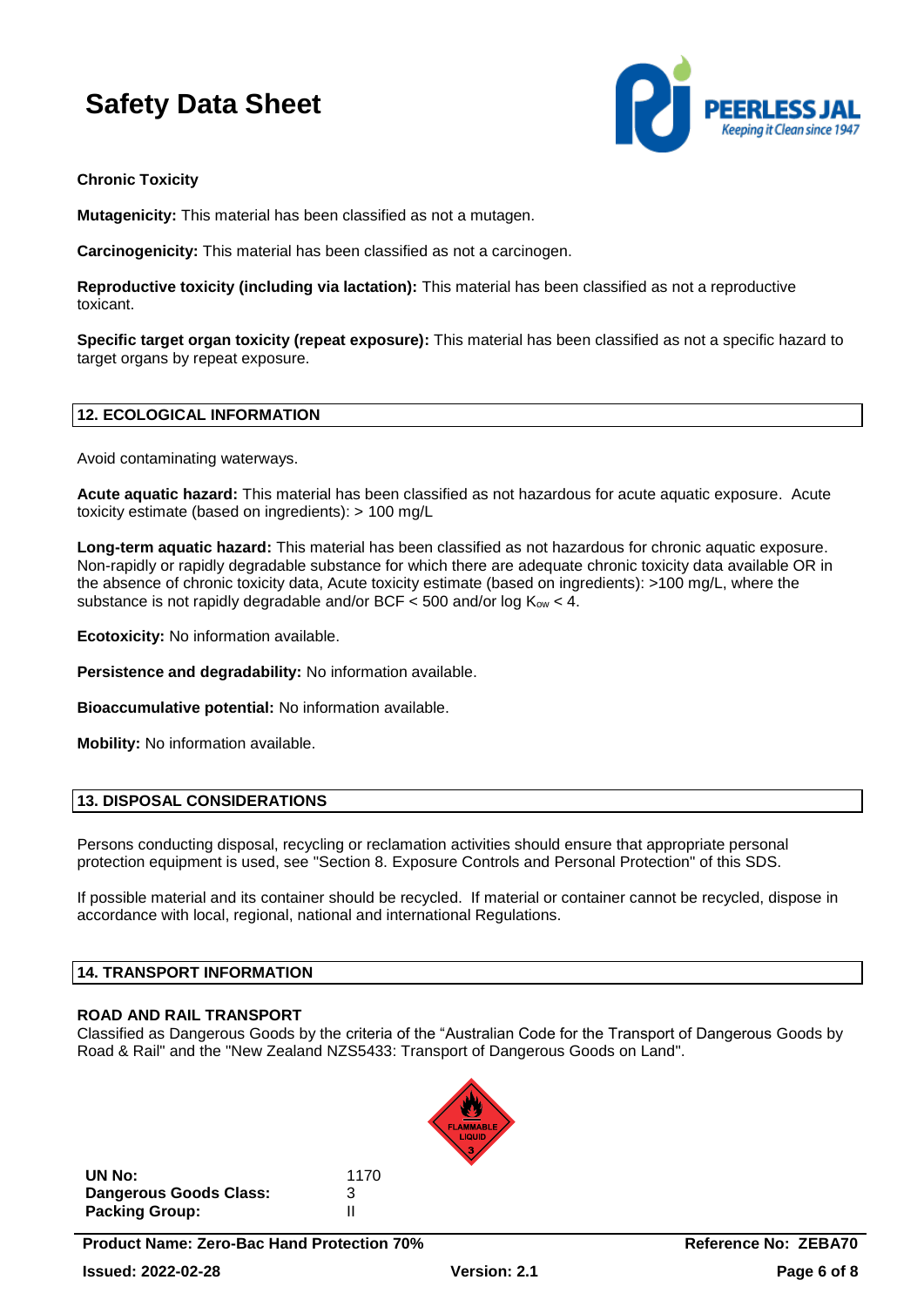

| <b>Hazchem Code:</b>                | $\cdot$ <sub>2</sub> YE |
|-------------------------------------|-------------------------|
| <b>Emergency Response Guide No:</b> | 14                      |
| <b>Limited Quantities</b>           | 1 I                     |
|                                     |                         |

**Proper Shipping Name:** ETHANOL SOLUTION

**Segregation Dangerous Goods:** Not to be loaded with explosives (Class 1), flammable gases (Class 2.1), if both are in bulk, toxic gases (Class 2.3), spontaneously combustible substances (Class 4.2), oxidising agents (Class 5.1), organic peroxides (Class 5.2), toxic substances (Class 6.1), infectious substances (Class 6.2) or radioactive substances (Class 7). Exemptions may apply.

### **MARINE TRANSPORT**

Classified as Dangerous Goods by the criteria of the International Maritime Dangerous Goods Code (IMDG Code) for transport by sea.

| UN No:                 | 1170 |
|------------------------|------|
| Dangerous Goods Class: | З    |
| <b>Packing Group:</b>  | Ш    |
|                        |      |

**Proper Shipping Name:** ETHANOL SOLUTION

### **AIR TRANSPORT**

Classified as Dangerous Goods by the criteria of the International Air Transport Association (IATA) Dangerous Goods Regulations for transport by air.



| UN No:                 | 1170 |  |
|------------------------|------|--|
| Dangerous Goods Class: | 3    |  |
| <b>Packing Group:</b>  |      |  |
|                        |      |  |

**Proper Shipping Name:** ETHANOL SOLUTION

### **15. REGULATORY INFORMATION**

### **This material is not subject to the following international agreements:**

Montreal Protocol (Ozone depleting substances) The Stockholm Convention (Persistent Organic Pollutants) The Rotterdam Convention (Prior Informed Consent) International Convention for the Prevention of Pollution from Ships (MARPOL)

# **This material is subject to the following international agreements:**

Basel Convention (Hazardous Waste)

• Organic solvents excluding halogenated solvents

# **This material/constituent(s) is covered by the following requirements:**